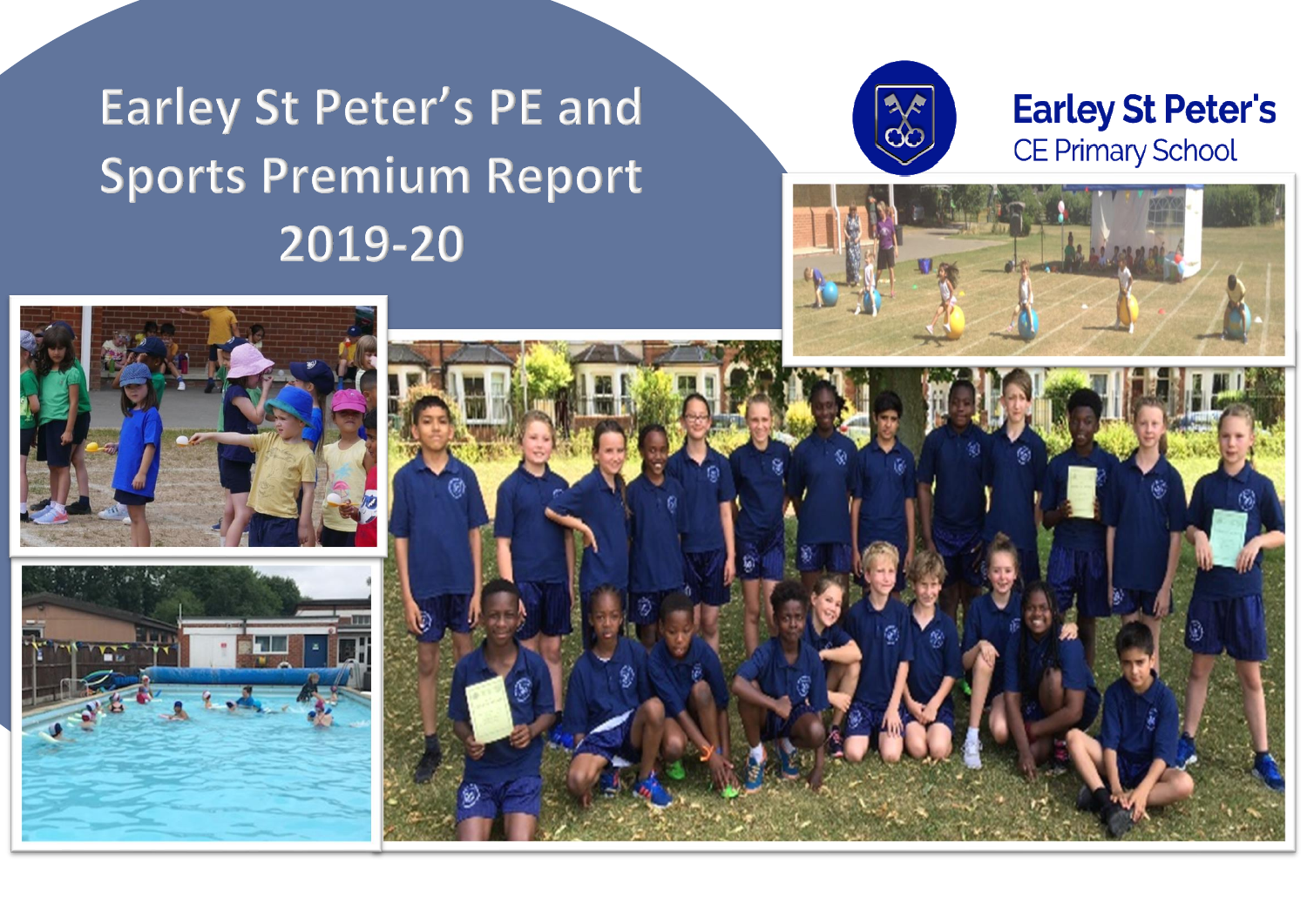Support for review and reflection - considering the 5 key indicators from DfE, what development needs are a priority for your setting and your pupils now and why? Use the space below to reflect on previous spend and key achievements and areas for development.

| Key achievements to date until July 2020:                                                                                                                                                                                                                                                                                                                                                                                                                                               | Areas for further improvement and baseline evidence of need:                                                                                                                                                                                                                                                                                            |
|-----------------------------------------------------------------------------------------------------------------------------------------------------------------------------------------------------------------------------------------------------------------------------------------------------------------------------------------------------------------------------------------------------------------------------------------------------------------------------------------|---------------------------------------------------------------------------------------------------------------------------------------------------------------------------------------------------------------------------------------------------------------------------------------------------------------------------------------------------------|
| (academic year interrupted due to COVID)<br>Implemented a diverse and engaging PE curriculum.<br>Variety of extra-curricular sporting opportunities (clubs/ school events)<br>Targeted CPD delivered by experienced sports coaches to develop<br>teachers' confidence and subject knowledge.<br>Range of competitive fixtures<br>Sports Leaders Initiative to develop pupils' leadership skills<br>Increased the number of pupils engaging in supervised active<br>lunchtime activities | The number of pupils engaging in competitive inter/ intra sporting<br>fixtures.<br>Continue to offer a range of extra-curricular opportunities, including<br>$\sim$<br>for younger pupils.<br>Consider introducing whole school initiatives such as the daily mile<br>Continue pupil and parent education to promote healthier packed<br><b>lunches</b> |

| Meeting national curriculum requirements for swimming and water safety.                                                                                                                                                                                                                            |           |
|----------------------------------------------------------------------------------------------------------------------------------------------------------------------------------------------------------------------------------------------------------------------------------------------------|-----------|
| What percentage of your current Year 6 cohort swim competently, confidently and proficiently over a<br>distance of at least 25 metres?<br>N.B. Even though your pupils may swim in another year please report on their attainment on leaving<br>primary school at the end of the summer term 2020. | 33%       |
| What percentage of your current Year 6 cohort use a range of strokes effectively [for example, front crawl,<br>backstroke and breaststroke]?                                                                                                                                                       | 41%       |
| What percentage of your current Year 6 cohort perform safe self-rescue in different water-based situations? 26%                                                                                                                                                                                    |           |
| Schools can choose to use the Primary PE and Sport Premium to provide additional provision for swimming<br>but this must be for activity over and above the national curriculum requirements. Have you used it in this<br>way?                                                                     | <b>No</b> |

**Lettive** Mare and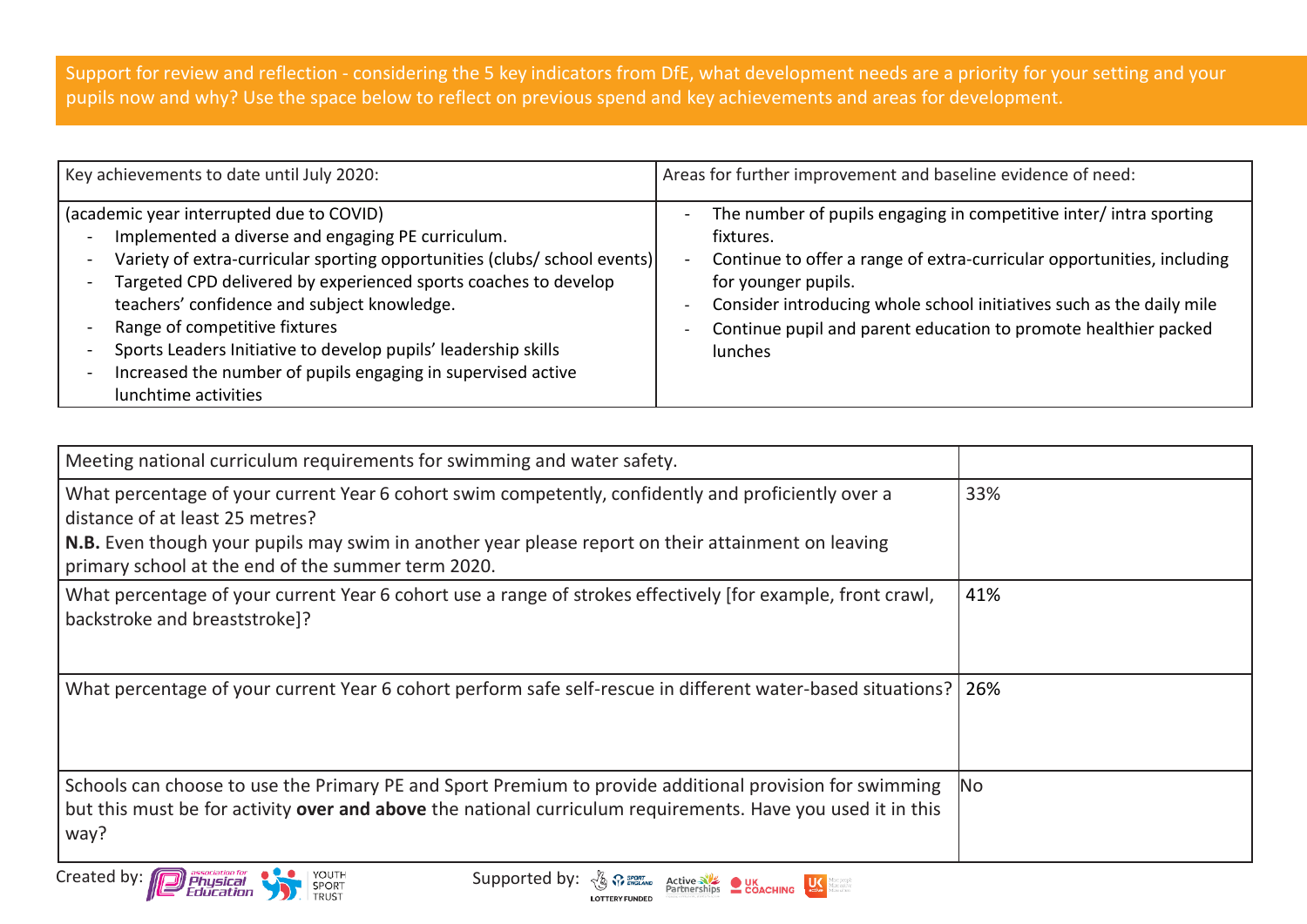## **Action Plan and Budget Tracking**

Capture your intended annual spend against the 5 key indicators. Clarify the success criteria and evidence of impact that you intend to measure to evaluate for pupils today and for the future.

| Academic Year: 2019/20                                                                                                                                                       | Total fund allocated: £20,100                                                                                                                         | Total fund spent: £11,621 |                                                                                                                                                                             | Date Updated:12/07/2020                                                                     |
|------------------------------------------------------------------------------------------------------------------------------------------------------------------------------|-------------------------------------------------------------------------------------------------------------------------------------------------------|---------------------------|-----------------------------------------------------------------------------------------------------------------------------------------------------------------------------|---------------------------------------------------------------------------------------------|
| Key indicator 1: The engagement of all pupils in regular physical activity - Chief Medical Officer guidelines recommend that                                                 |                                                                                                                                                       |                           |                                                                                                                                                                             | Percentage of total allocation:                                                             |
|                                                                                                                                                                              | primary school pupils undertake at least 30 minutes of physical activity a day in school                                                              |                           |                                                                                                                                                                             |                                                                                             |
| Intent                                                                                                                                                                       | Implementation                                                                                                                                        |                           | Impact                                                                                                                                                                      |                                                                                             |
| Your school focus should be clear<br>what you want the pupils to know<br>and be able to do and about<br>what they need to learn and to<br>consolidate through practice:      | Make sure your actions to achieve<br>are linked to your intentions:                                                                                   | Funding<br>allocated:     | Evidence of impact: what do<br>pupils now know and what<br>can they now do? What has<br>changed?:                                                                           | Sustainability and suggested<br>next steps:                                                 |
| Provide pupil with daily, structured<br>opportunities to engage in physical<br>lexercise over Iunchtime.                                                                     | Utilise a specialist sports coach to<br>organise, promote and run daily<br>lactivities over lunchtime.                                                | £5,146                    | Approx. 85% of pupils in KS2 now<br>engage in structured, team<br>sports over lunchtime each week.                                                                          | Increase the range of activities<br>offered at lunchtime.                                   |
| Improve the environment to<br>encourage regular physical activity<br>during break and lunchtimes.                                                                            | Create allocated sports zone on the<br>playground.                                                                                                    |                           | An area of the playground is now<br>solely used for physical activities.                                                                                                    | Consider how the<br>environment can be further<br>improved to support physical<br>activity. |
| Increase the range of physical activity Introduce Sports Leaders on the<br>opportunities for pupils in EYFS/KS1<br>and develop the leadership skills of<br>identified pupils | playground and weekly planning<br>land evaluation session with<br>specialist sports coach.                                                            | £700                      | Year 6 pupils coaching younger<br>children in a range of activities.<br>Sports Leaders engaged in high<br>quality discussion around how<br>they can improve their coaching. | Identify further gaps in staff<br>knowledge/confidence.                                     |
| Provide children with a broad and<br>balanced and high quality PE<br>curriculum.                                                                                             | To ensure that there is adequate<br>supplies of sports equipment for<br>lessons and extra curricular clubs -<br>purchase of footballs, tennis balls,, | £1100                     | Equipment used in regular<br>llessons.                                                                                                                                      | Continue to monitor and<br>replace equipment as<br>necessary.                               |

Created by: **Contract of the Supported by:**  $\frac{1}{2}$  Contract Business Contract Business Contract Business Contract Business Contract Business Contract Business Contract Business Contract Business Contract Business Contra



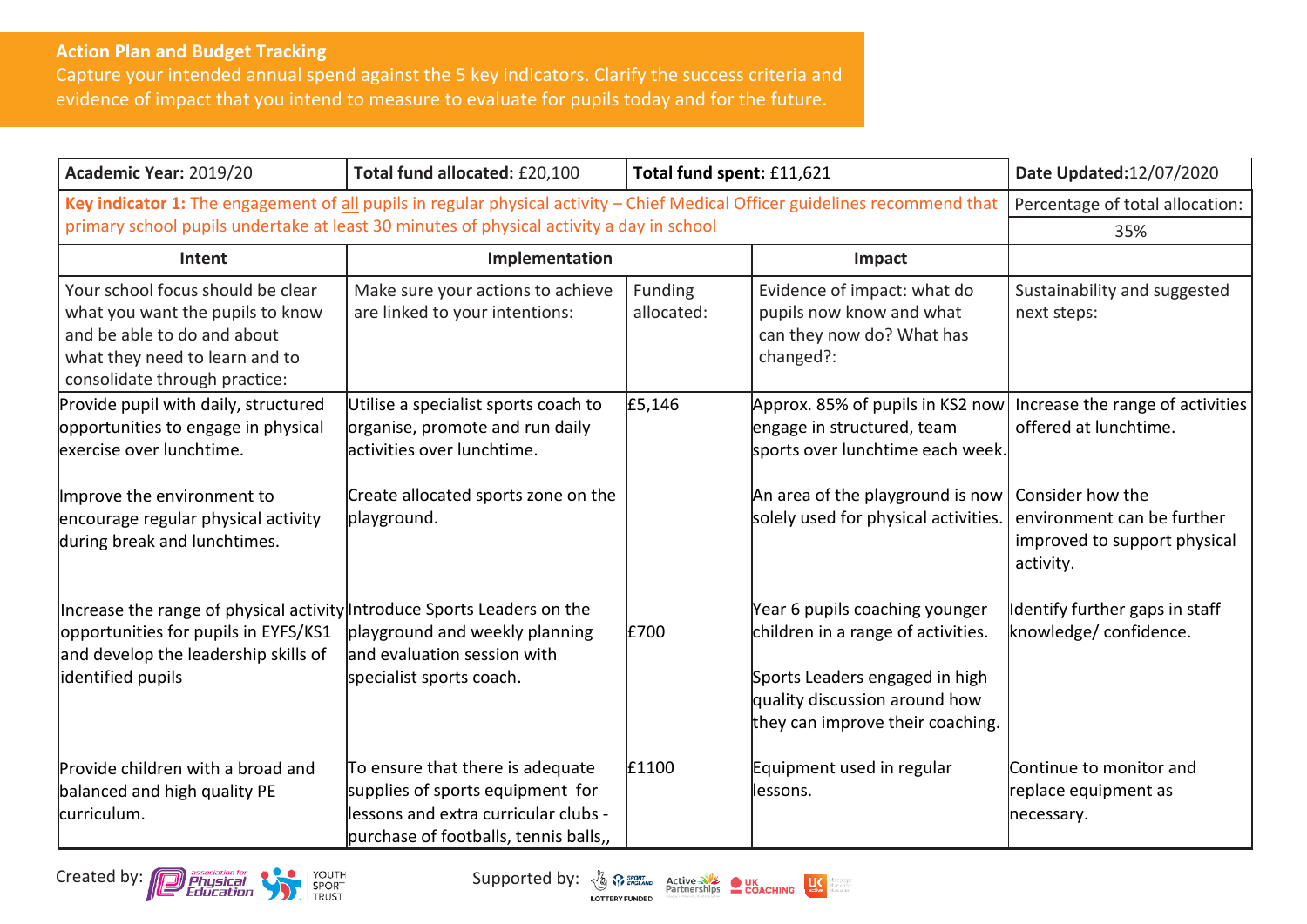|                                                                                                              | beanbags etc                                                                                      |      |                                                           |                                                                          |
|--------------------------------------------------------------------------------------------------------------|---------------------------------------------------------------------------------------------------|------|-----------------------------------------------------------|--------------------------------------------------------------------------|
| Key indicator 2: The profile of PESSPA being raised across the school as a tool for whole school improvement |                                                                                                   |      |                                                           | Percentage of total allocation:                                          |
|                                                                                                              |                                                                                                   |      |                                                           | 2%                                                                       |
| Intent                                                                                                       | Implementation                                                                                    |      | <b>Impact</b>                                             |                                                                          |
| Provide children with a broad,<br>balanced and high-quality PE<br>curriculum.                                | Audit PE equipment to ensure there $£150$<br>is a wide range of equipment to<br>support teaching. |      | Curriculum requirements met<br>and equipment audited.     | Continue to maintain sporting<br>equipment replace any<br>damaged items. |
| Give pupils access to a structures,<br>high quality PE/Gymnastics<br><b>curriculum</b>                       | Purchase PE Primary subscription                                                                  | £320 | High quality PE lessons with clear<br>skills progression. | Monitor effectiveness and<br>renew subscription                          |



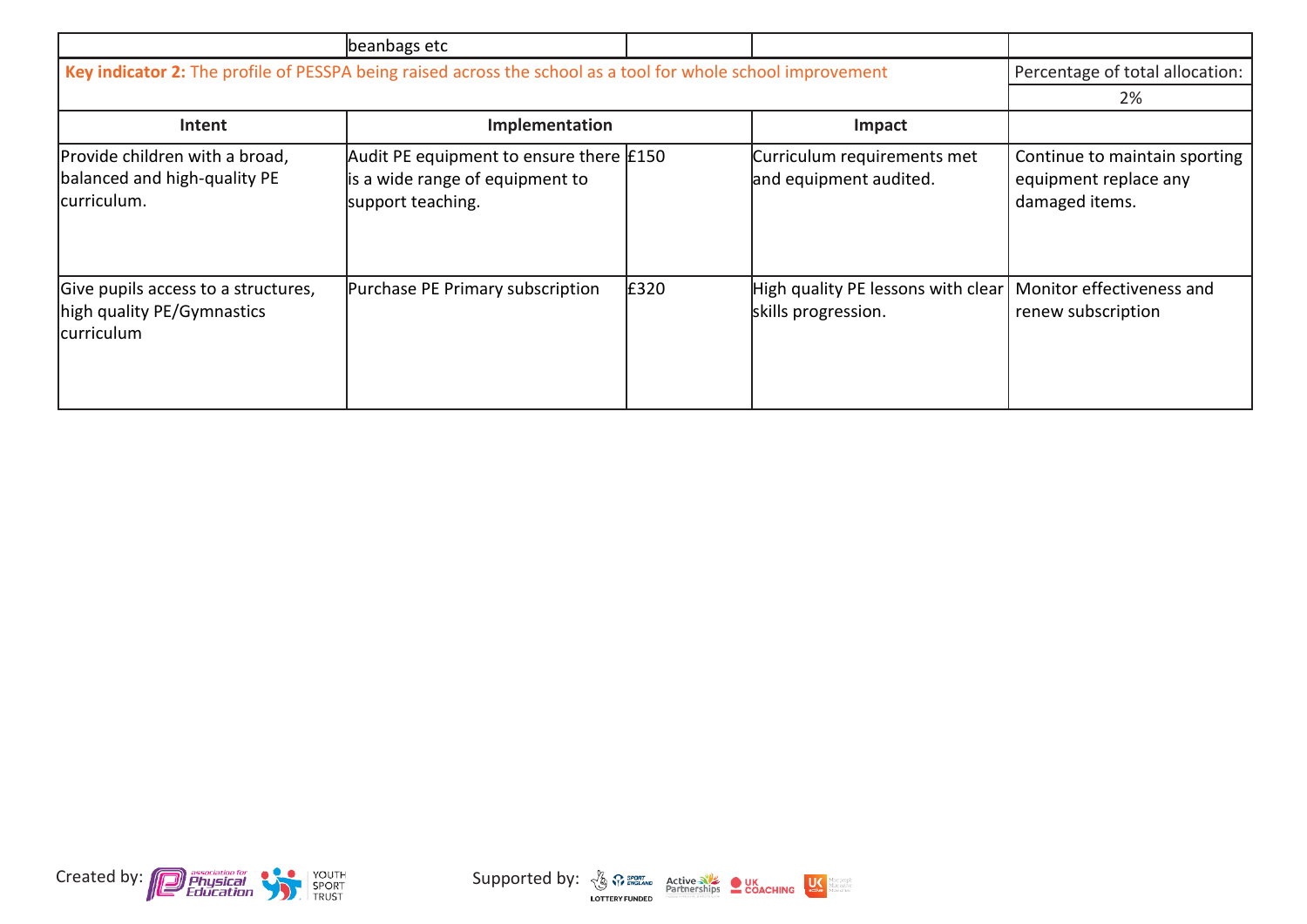| Key indicator 3: Increased confidence, knowledge and skills of all staff in teaching PE and sport                 |                                                                                                                         |        |                                                                                                                                              | Percentage of total allocation:                                                                        |
|-------------------------------------------------------------------------------------------------------------------|-------------------------------------------------------------------------------------------------------------------------|--------|----------------------------------------------------------------------------------------------------------------------------------------------|--------------------------------------------------------------------------------------------------------|
|                                                                                                                   |                                                                                                                         |        |                                                                                                                                              | 10%                                                                                                    |
| Intent                                                                                                            | Implementation                                                                                                          |        | Impact                                                                                                                                       |                                                                                                        |
| Identify areas of the PE curriculum<br>that teachers would most benefit<br>from high quality CPD.                 | Specialist gymnastics coach used<br>to work with Year 3 and 5 over a 6<br>week period to model and support<br>teaching. | E2,100 | Pupils now exposed to a wider<br>range of gymnastic activities.<br>Teacher's confidence and subject<br>knowledge of gymnastics<br>increased. | Audit staff to identify other<br>areas for development                                                 |
| Key indicator 4: Broader experience of a range of sports and activities offered to all pupils                     |                                                                                                                         |        |                                                                                                                                              | Percentage of total allocation:                                                                        |
|                                                                                                                   |                                                                                                                         |        |                                                                                                                                              | 6%                                                                                                     |
| Intent                                                                                                            | Implementation                                                                                                          |        | Impact                                                                                                                                       |                                                                                                        |
| Provide a wide range of opportunities Develop partnerships which<br>to broaden pupils' sporting<br>opportunities. | provide our children with a wide<br>variety of sporting opportunities                                                   |        | At least 7+ different clubs offered<br>weekly within and outside of<br>school hours                                                          | Look to establish new<br>partnerships to continue to<br>add breadth to our extra-<br>curricular offer. |
|                                                                                                                   | e.g. Judo and Street Dance.                                                                                             |        |                                                                                                                                              |                                                                                                        |